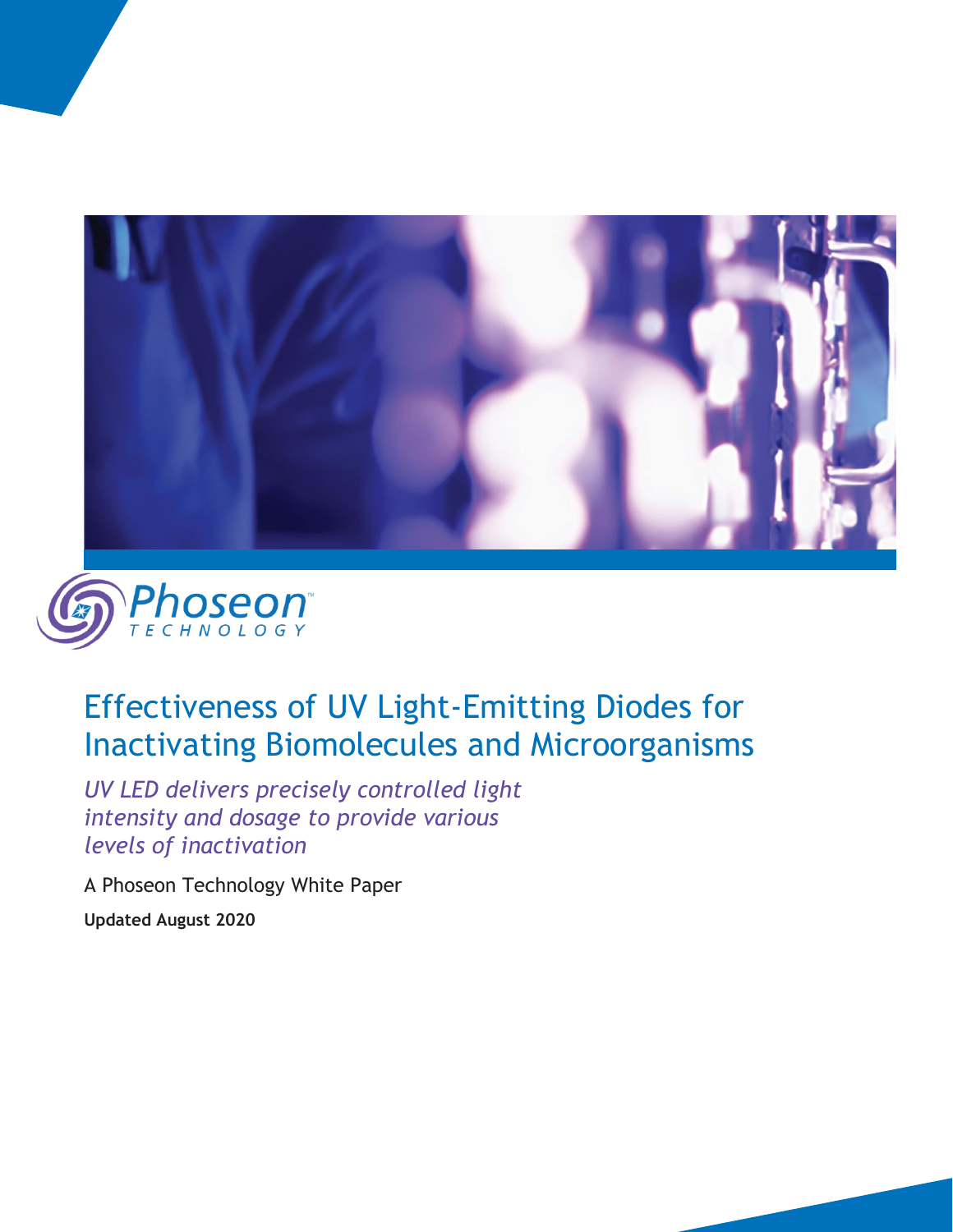

*UV LED technology enables complete inactivation of contaminants in minutes compared to traditional methods.*

#### Introduction

UV-C light is known as "germicidal UV" for its effectiveness in decontamination and disinfection. While particular wavelengths affect different bonds within biological molecules, both nucleotides and proteins can be modified by deep ultraviolet light. Thus, both microorganisms and biological material can be inactivated with the right dose of light.

High intensity UV LED technology offers unmatched levels of deep UV irradiance, which enable significant process improvements, including faster analysis and operations, and increased capabilities for decontamination and disinfection applications that require low wavelengths. UV LED technology enables complete inactivation of contaminants in minutes compared to traditional methods.

This white paper makes the case for why UV LED technology deserves serious consideration by research labs and manufacturing facilities for inactivating biological molecules and microorganisms. It describes Phoseon's research findings related to the different levels of inactivation.

| <b>Decontamination</b>                                                           | <b>Disinfection</b>                                                                                                                                       | <b>Sterilization</b>                                                                                        |
|----------------------------------------------------------------------------------|-----------------------------------------------------------------------------------------------------------------------------------------------------------|-------------------------------------------------------------------------------------------------------------|
| Inactivation of biological molecules                                             | Inactivation of microorganisms                                                                                                                            | Inactivation of all mcroorganisms                                                                           |
| DNA, RNA, Enzymes                                                                | Virus, Bacteria, Fungi                                                                                                                                    | that reaches at least 6 log reduction                                                                       |
| <b>Current Techniques:</b>                                                       | <b>Current Techniques:</b>                                                                                                                                | <b>Current Techniques:</b>                                                                                  |
| Chemicals, Heat, Scrubbing, Rinsing                                              | Chemicals, Heat, Ethlene Oxide, Steam                                                                                                                     | Chemicals, Heat, Ethlene Oxide, Steam                                                                       |
| UV LEDs effectively inactivate hard-target<br>biological molecules, even RNase A | UV LEDs effectively inactivate microorganisms such as<br>Influenza A, Clostridium difficile spores,<br>Aspergillis brasiliensis, and Staphylococus aereus | UV LEDs are on the verge of reaching sterilization<br>levels or difficult and clinically-relevant pathogens |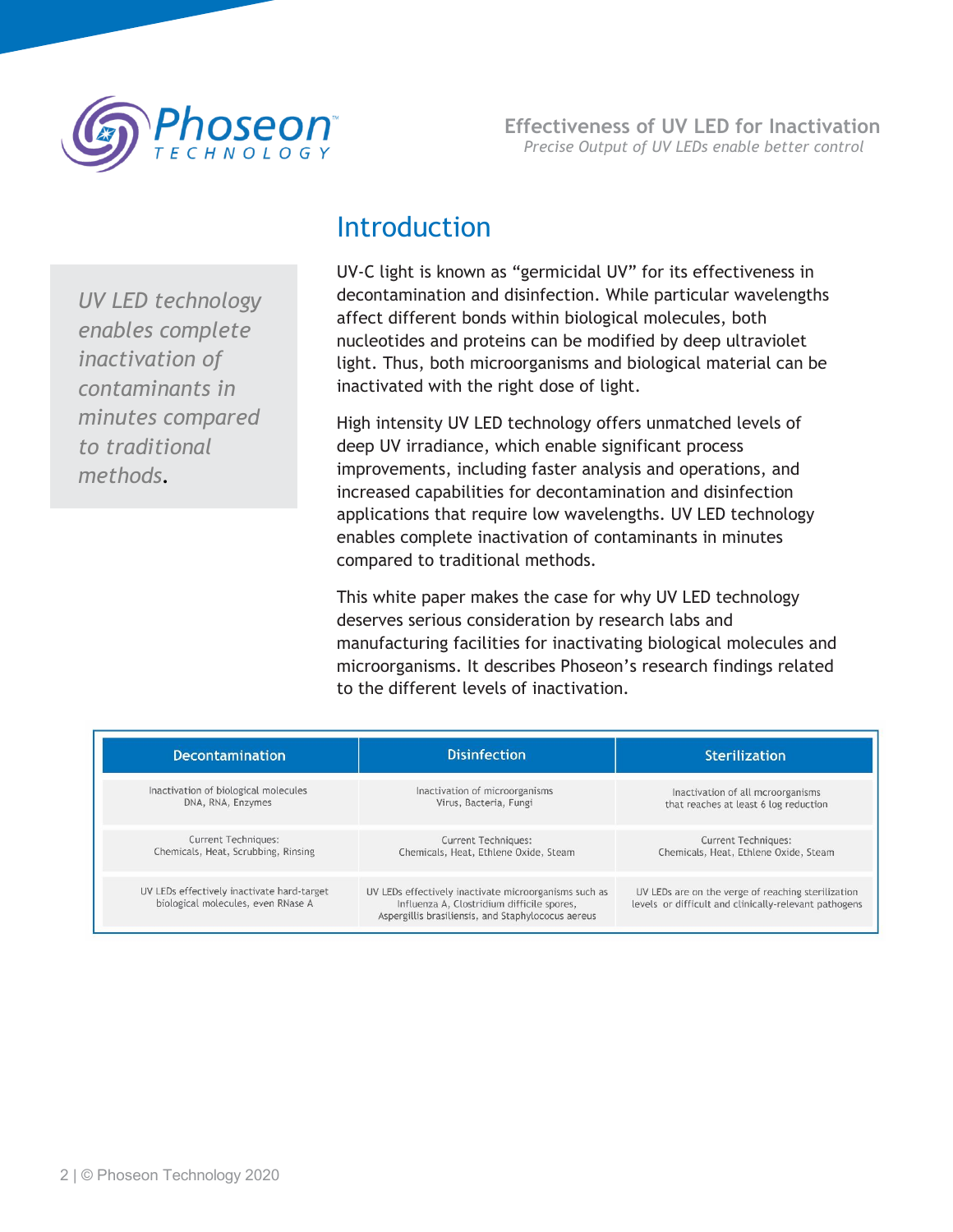### Decontamination: *Inactivation of Biomolecules*

High-irradiance UV LEDs successfully inactivate biological molecules like DNA and RNA. Hard targets like RNase A can be completely inactivated with the right wavelength and intensity of ultraviolet light. Complete inactivation of laboratory contaminants can be accomplished by UV LED in under five minutes and at fraction of the cost of traditional methods.

#### Disinfection: *Inactivation of Microorganisms*

Ultraviolet Light-Emitting Diode technology provides a new method for inactivating microorganisms. UVC or germicidal UV light is effective for its disinfection properties, the perfect choice for sensitive surfaces of laboratory or equipment. UV LED inactivation of microorganisms assures that surfaces are disinfected without the chemicals and time-consuming rinsing.

| <b>UV LED</b>     |
|-------------------|
| successfully      |
| inactivates       |
| Influenza A,      |
| Clostridium       |
| difficile spores, |
| Aspergillis       |
| brasiliensis, and |
| Staphylococus     |
| aereus.           |

| Microorganism            | Dose $(mJ/cm2)$ | Inactivation (log reduction) | <b>Exposure Time</b> |
|--------------------------|-----------------|------------------------------|----------------------|
| Influenza A              | 240             | 4.25                         | $5$ sec              |
| Clostridium difficile    | 1000            | >5.79                        | 30 sec               |
| Aspergillis brasiliensis | 36000           | >4.95                        | 180 <sub>sec</sub>   |
| Staphylococcus aureus    | 52              | 5                            | $5$ sec              |

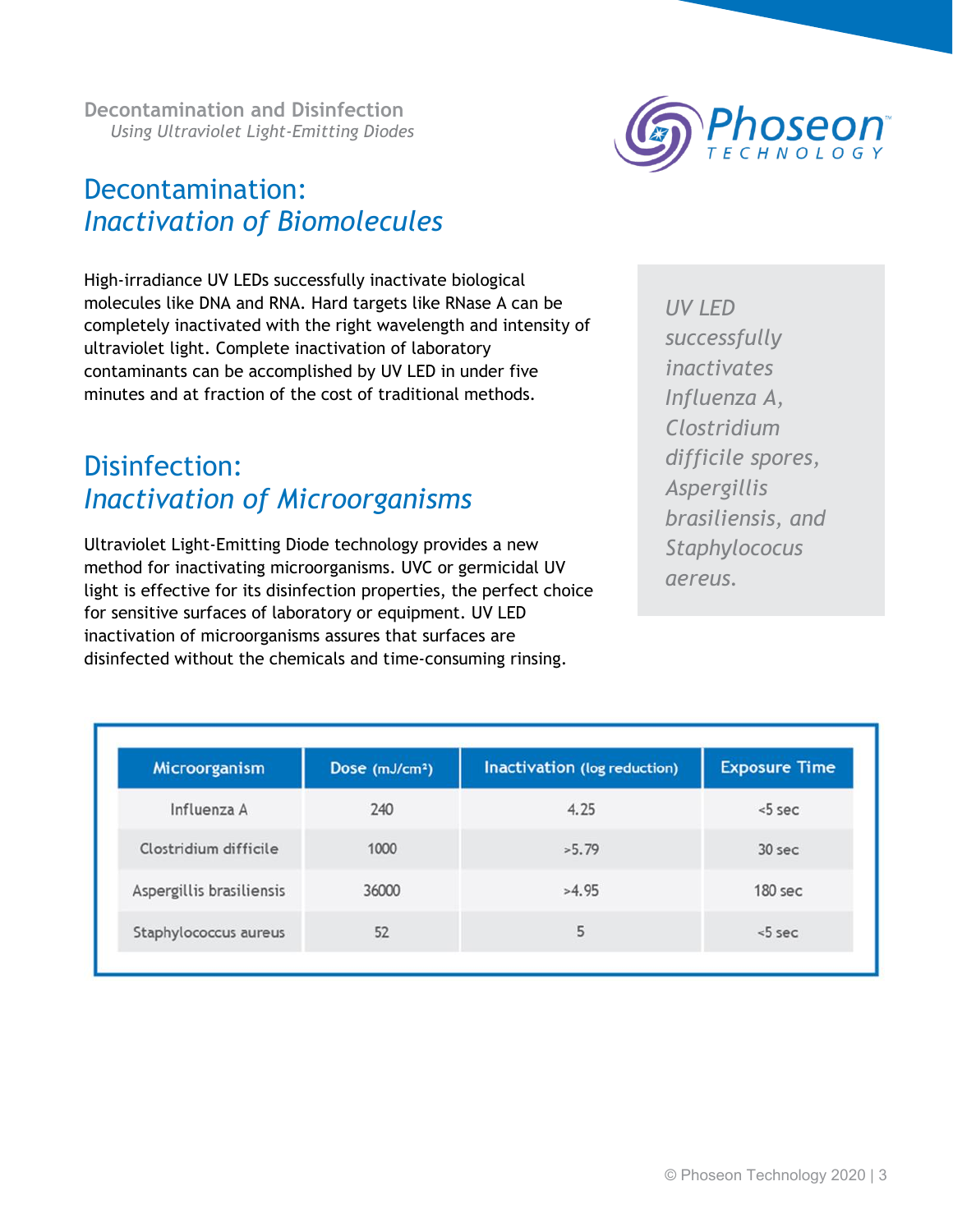

*Rapid inactivation of Influenza A with UV-LEDs provides benefits in both clinical and research settings. Reducing virion load in the hospital and aiding BSL-3 labs as they study this endemic virus.* 

## Effectiveness of UV LED for Inactivating Influenza A

Influenza A is endemic to the human population and has occasionally risen to pandemic levels. As a major cause of morbildity and mortality significant effort has been applied to its irradication. Over the years researchers have studied both air and fomite disinfection, typically using UV-C or far UV-C (207 – 222). In an effort to improve disinfection we used targeted UV-LEDs to inactivate Influenza A.

Influenza A was grown on coupons and inactivated using either 275nm or 265nm UV-LEDs. With these wavelengths a range of 3.75 - 4.25 log reduction in virion was achieved with a total dose of 240  $mJ/cm<sup>2</sup>$  (total dose of either 275nm or 265nm).

Given recent advancements in LED power, this dose can now be achieved in a matter of seconds (>5 seconds). An enormous improvement that opens new possibilities for high-risk areas such as hospitals and BSL-3 laboratories.

Rapid inactivation of Influenza A is possible with UV-LEDs. Further gains in both time and overall log-reduciton of Influenza A is likely with continued improvement in LED output.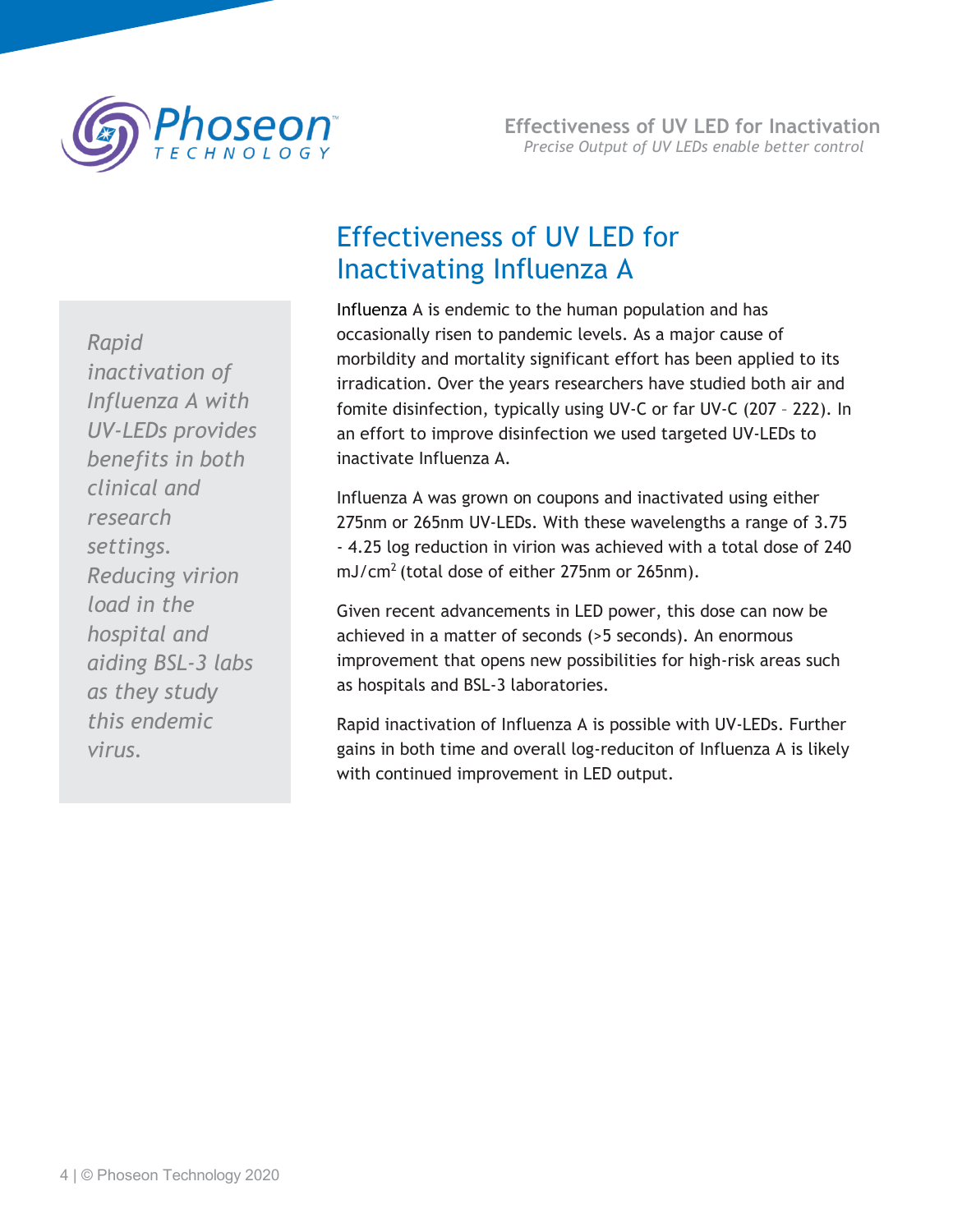

### Effectiveness of UV LED for Inactivating Clostridium Difficile

Clostridium difficile spore transmission from contaminated surfaces is a continuing problem for health care facilities. In a study from Phoseon, high-intensity UV LED was used to rapidly inactivate Clostridium difficile spores.

High-intensity UV LED 275 nm alone and 275 nm+365 nm combination, wavelengths targeted to protein disulfide functional groups, drive a greater than 5 log (5.79 log) CFU reduction of Clostridium difficile spores on a surface in less than 30 seconds. This is consistent with our results showing synergism between 275 nm and 365 nm high-intensity UV LED when irreversibly inactivating RNase A. Targeting protein stabilization and functional groups represents a new approach to spore inactivation.

Microorganism inactivation with experimental dose response and projected time to log 6 reduction at 275 nm and 4W/cm² irradiance.

*High-intensity UV LED was used to rapidly inactivate Clostridium difficile spores.*



#### Clostridium difficile: 5.79 Log<sub>10</sub> Reduction - Synergism of 278 nm and 365 nm LED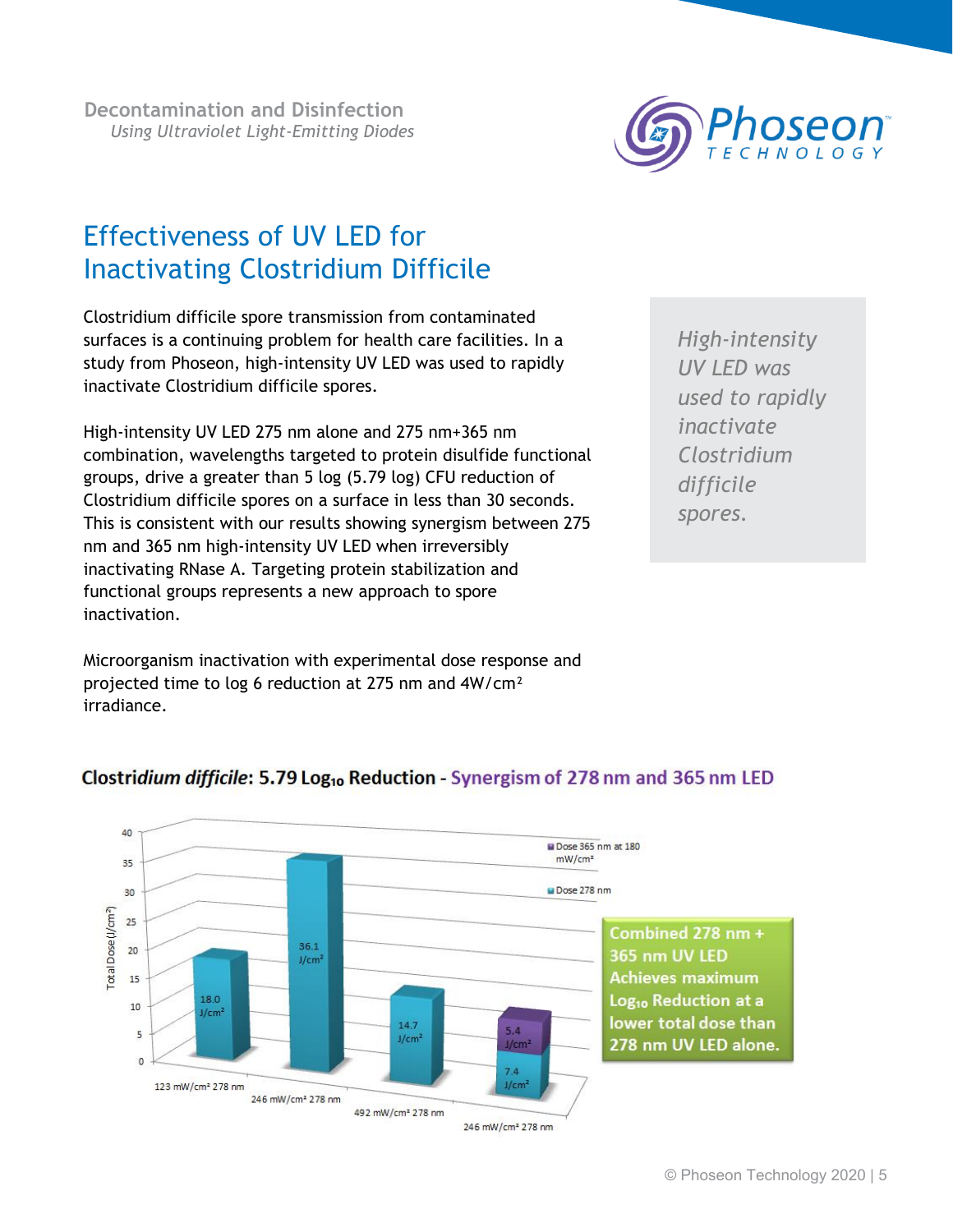

*Reproducible Inactivation of Staphylococcus aureus on a Surface Using UV LED.*

## Effectiveness of UV LED for Inactivating Staphylococcus Aureus

Staphylococcus aureus contamination of food processing and contact surfaces is a source for foodborne infection for consumers of meat and meat products. In this study from Phoseon, surfaces contaminated with high loads of Staphylococcus aureus were exposed to 265 nm UV-C LED to assess the effects of multiple doses and irradiances.

One-inch square stainless steel targets inoculated with S. aureus were exposed to a UV-C LED (265 nm) array light source (Phoseon Technology) at 1.3, 1.5, 2.0, 2.5 and 3.0 mW/cm<sup>2</sup> (at the target) from a distance of 15 mm. Doses ranged from 26 mJ/cm<sup>2</sup> through 150 mJ/cm<sup>2</sup>. Surviving bacteria were plated and colony forming units (CFU) assessed. Log reduction was calculated as the difference in the log of geometric means between the unexposed control and the exposed test samples. Each test sample included four independent exposures at each condition.

Irradiances of 1.3 and 1.5 mW/cm<sup>2</sup> resulted in four to five-log reduction of Staphylococcus aureus CFU on exposed targets. This corresponded to doses of between 20 and 52 mJ/cm<sup>2</sup>. Increasing the irradiance to 2, 2.5, and 3.0 mW/cm<sup>2</sup> to deliver a dose of 150  $mJ/cm<sup>2</sup>$  resulted in a five-log reduction in all cases.

Short 265 nm UV-C exposures of ≤60 seconds were sufficient to result in a four-log reduction of Staphylococcus aureus. Treatment of food products by 265 nm UV-C LEDs represents a viable investigation path for decreasing food-borne Staphylococcus aureus infections in consumers.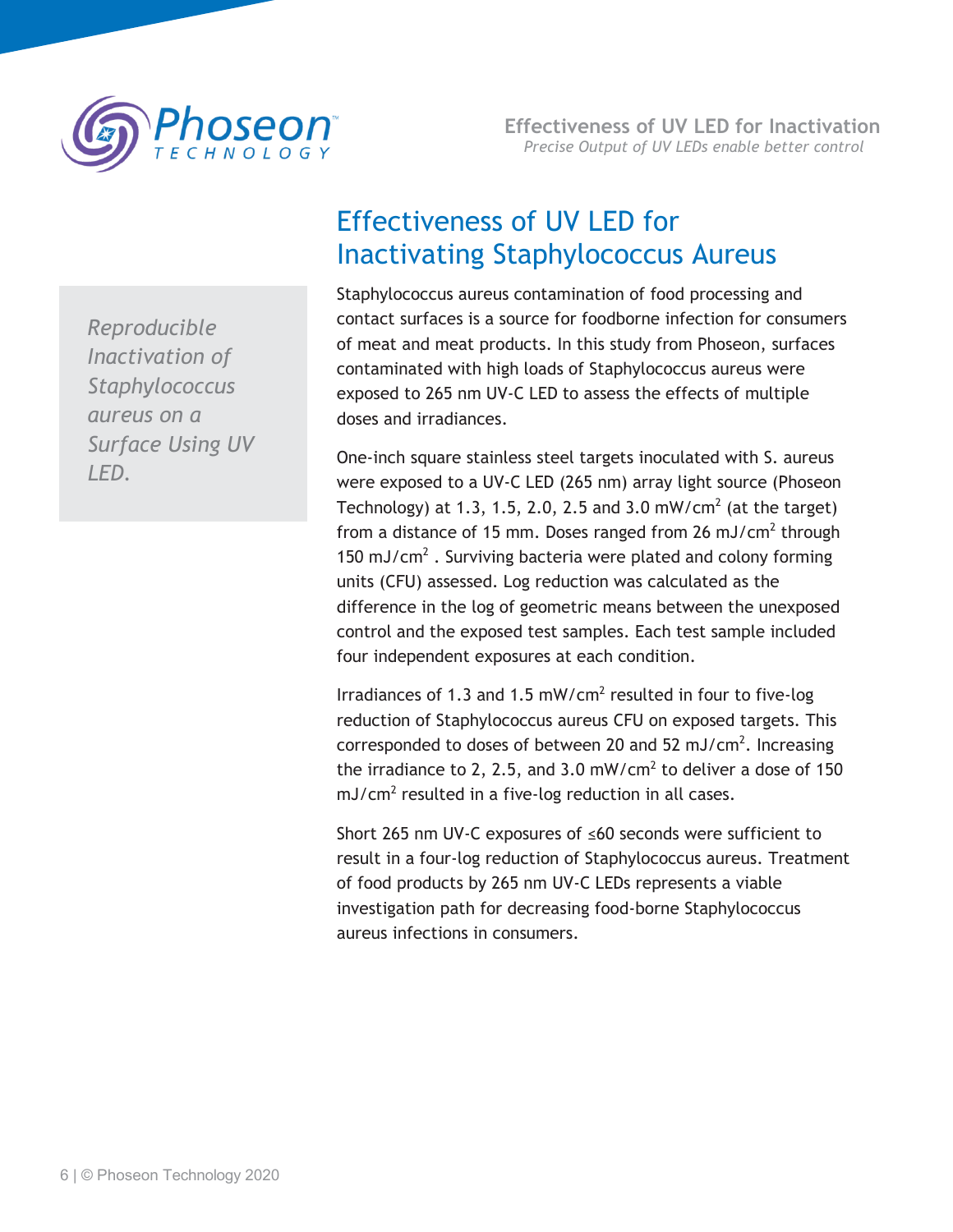

### **Conclusion**

UV light has been recognized for decades for its ability to inactivate biological molecules. However, complete inactivation of difficult targets like enzymes and spore-forming microorganisms has been out of reach for traditional light sources. By targeting specific molecular bonds, UV LED technology exhibits higher efficacy with lower total power consumption than broad-band sources such as mercury. UV LED technology is enabling new methods and discoveries by research labs.

Phoseon Technology is the first to develop a UV LED system that surpasses 5 W/cm<sup>2</sup> at 275nm, significantly higher than the levels reached previously by other LED systems, and surpassing many other technologies in the market by an order of magnitude. This milestone development enables users to utilize UV LED systems where they were prohibited in the past. Phoseon is trailblazing a new path by building high-performance UV LED systems that bring improved disinfection capability to various processes. LEDs are on the verge of reaching sterilization levels for difficult and clinically-relevant pathogens.

In addition to high performance decontamination and disinfection systems, exciting research is on the way in other applications as well. Preliminary data indicate that high-intensity ultraviolet light can be tuned to partially or completely inactivate viruses without damaging recognition features. Retaining recognition features is challenging with existing methods of virus inactivation. Stay tuned to see what the future will hold.

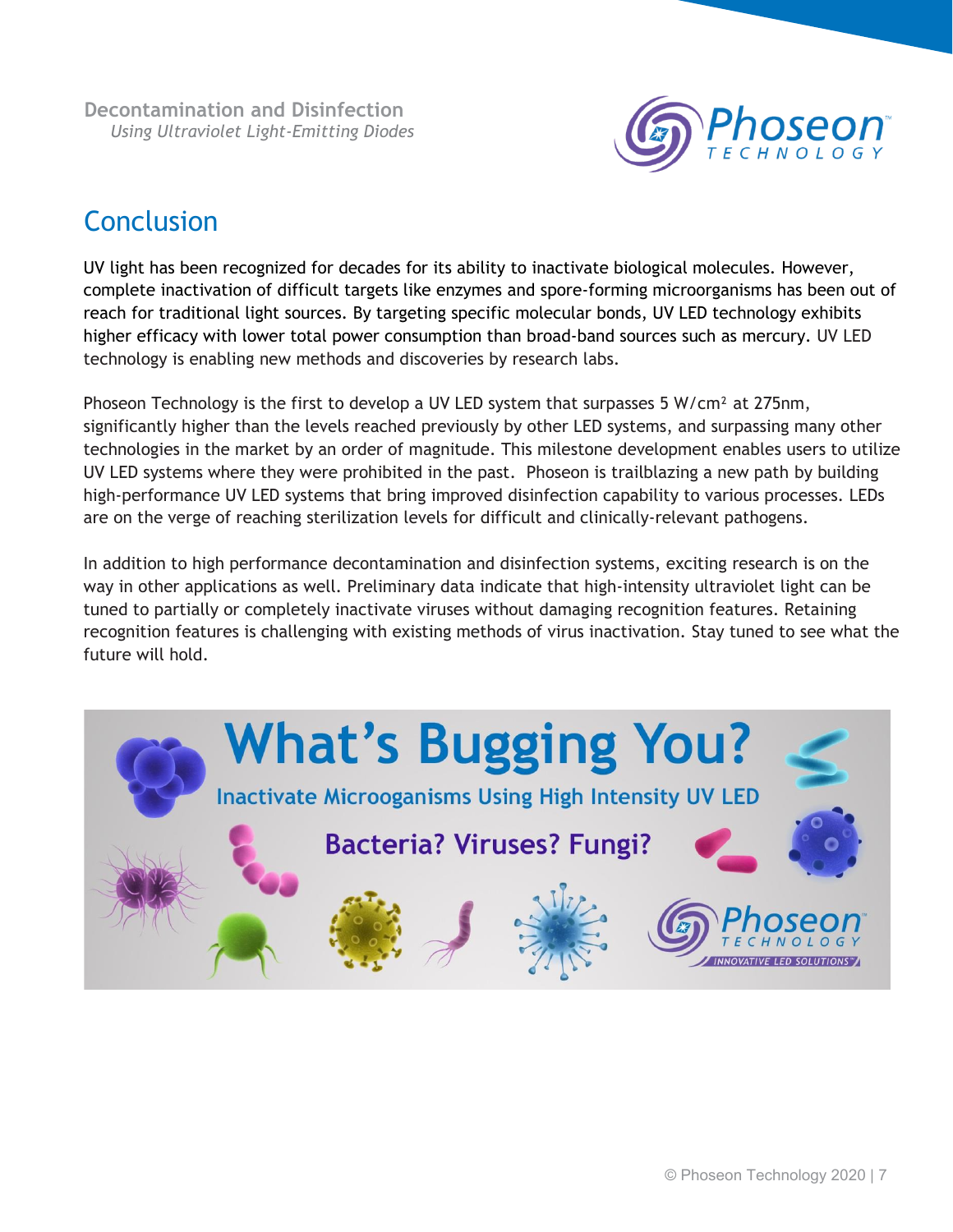

#### Author

**Theresa Thompson,** PhD Application Scientist, Phoseon Technology

**For more information about Phoseon Technology products and services, please contact:**

Theresa Thompson, [theresa.thompson@phoseon.com](mailto:theresa.thompson@phoseon.com)

## References

- 1. Rapid inactivation of RNase A by high irradiance UV LEDs; Thompson T, Eliason G, Pasquantonio J; American Society of Cell Biology/European Molecular Biology Organization Scientific Sessions 2017 [https://phoseon.com/wp-content/uploads/2019/06/ASCB-EMBO-poster\\_Tabloid\\_v2.pdf](https://phoseon.com/wp-content/uploads/2019/06/ASCB-EMBO-poster_Tabloid_v2.pdf)
- 2. Theresa L. Thompson and Jay Pasquantonio "High-intensity UV LED inactivation of Clostridium difficile spores", Proc. SPIE 10863, Photonic Diagnosis and Treatment of Infections and Inflammatory Diseases II, 1086314 (7 March 2019); doi: 10.1117/12.2507993; <https://doi.org/10.1117/12.2507993>
- 3. P2-61: Reproducible Inactivation of Staphylococcus aureus on a Surface Using UV LED <https://iafp.confex.com/iafp/2019/meetingapp.cgi/Paper/21498>
- 4. Breakthrough UV-C LED Performance Enables New Life Science Applications [https://phoseon.com/wp-content/uploads/2019/02/2018-02-05-Phoseon-Life-Sciences-PR-High-](https://phoseon.com/wp-content/uploads/2019/02/2018-02-05-Phoseon-Life-Sciences-PR-High-Power-275nm-FINAL.pdf)[Power-275nm-FINAL.pdf](https://phoseon.com/wp-content/uploads/2019/02/2018-02-05-Phoseon-Life-Sciences-PR-High-Power-275nm-FINAL.pdf)